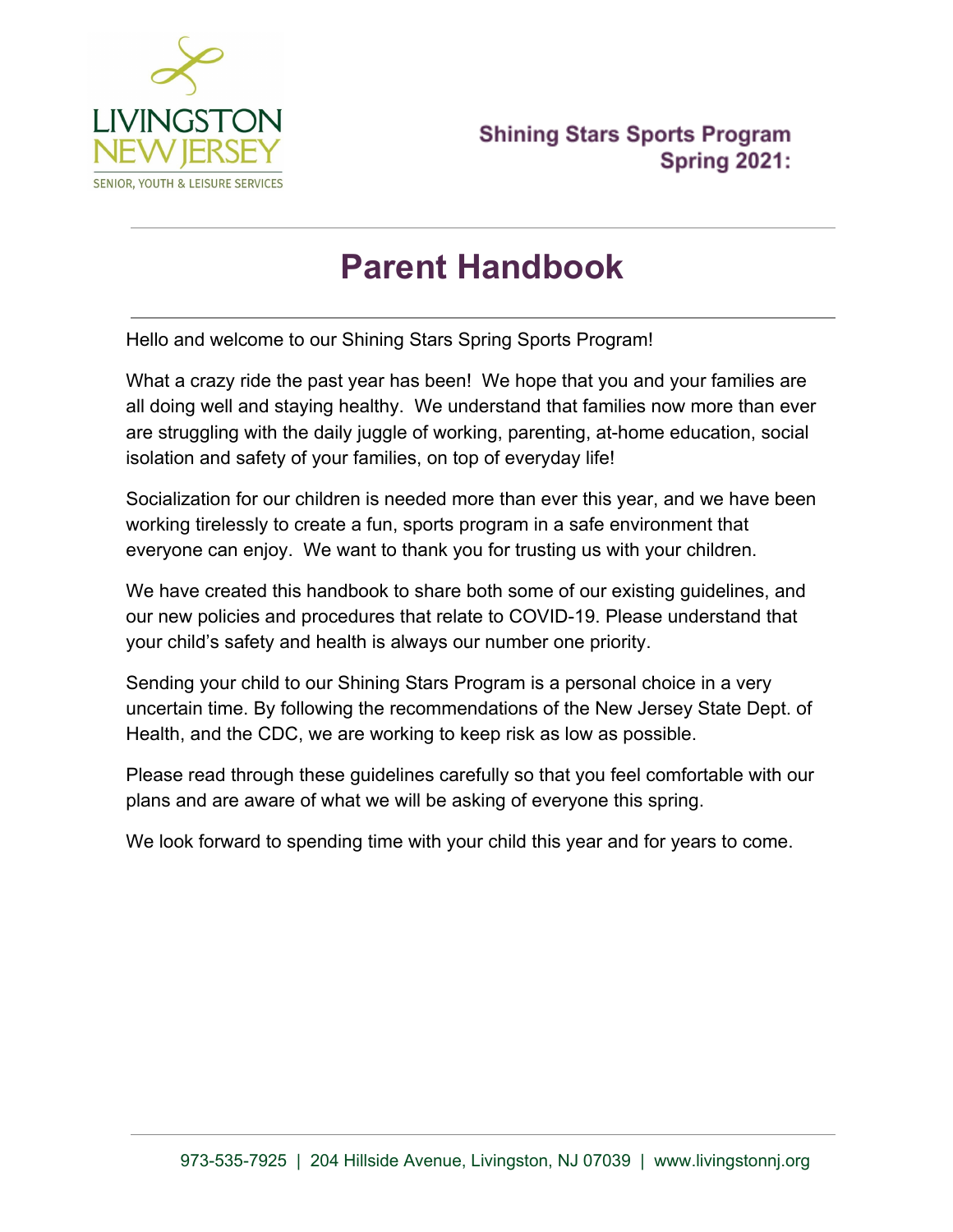# **Table of Contents**

| Topic                                                                           | <b>Page</b>    |
|---------------------------------------------------------------------------------|----------------|
|                                                                                 | 3              |
| Parents: Communication Options<br>$\bullet$                                     | 3              |
| Participants: COVID-19 Communication<br>$\bullet$                               | 4              |
| Staff/Volunteer Training regarding COVID-19 Communication<br>$\bullet$          | 4              |
| Signage<br>$\bullet$                                                            | 5              |
|                                                                                 | . 5            |
| Pre-screening<br>$\bullet$                                                      | 5              |
| <b>Ongoing Daily Screening EVERY Session</b><br>$\bullet$                       | 6              |
| Drop-Off Procedures<br>$\bullet$                                                | 6              |
| <b>Pick-Up Procedures</b><br>$\bullet$                                          | 6              |
| <b>Visitor Guidelines</b><br>$\bullet$                                          | 7              |
|                                                                                 | 7              |
| Group Sizes & Staff/Volunteers<br>$\bullet$                                     | 7              |
| Shining Stars Location & Hours<br>$\bullet$                                     | $\overline{7}$ |
| PPE/Masks for Staff, Volunteers & Participants<br>$\bullet$                     | 8              |
|                                                                                 | 8              |
| Hand Hygiene<br>$\bullet$                                                       | 8              |
| When to Wash or Disinfect Hands-Participants, Staff and Volunteers<br>$\bullet$ | 8              |
| How to Wash Hands<br>$\bullet$                                                  | 8              |
| How to Use Alcohol-Based Hand Sanitizer<br>$\bullet$                            | 8              |
|                                                                                 | 9              |
| <b>Following CDC Guidelines</b><br>$\bullet$                                    | 9              |
| At SYLS we will<br>$\bullet$                                                    | 9              |
|                                                                                 | 9              |
| If a Participant, Staff Member or Volunteer has Symptoms<br>$\bullet$           | 9              |
| If a Participant, Staff Member or Volunteer Tests Positive<br>$\bullet$         | 10             |
| <b>Cleaning Protocols</b><br>$\bullet$                                          | 10             |
|                                                                                 | 11             |
|                                                                                 |                |
| What to Bring/Wear to every class                                               | 12             |
|                                                                                 | 12             |
| Disciplinary Investigation<br>$\bullet$                                         | 12             |
| Protocols<br>$\bullet$                                                          | 13             |
|                                                                                 |                |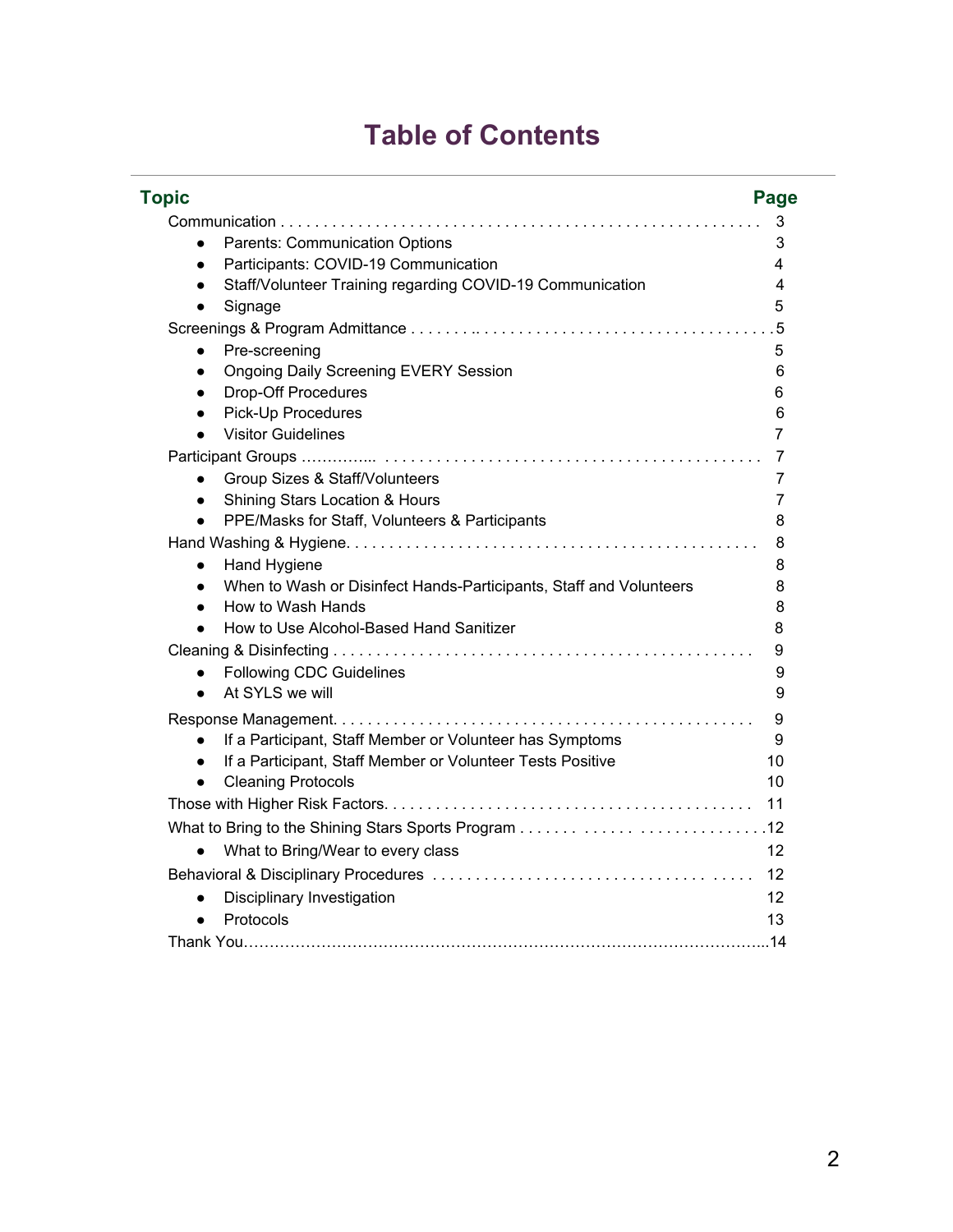# **Communication**

For any program to be successful, clear communication is always key! Please see the below information regarding Shining Stars Communication.

### **Parents: Communication Options**

**Email Blast/Text:** The Shining Stars Program has an email/text system (Community Pass) which is used to communicate with parents. Please check your Community Pass account to ensure the correct email(s) are listed. \*\***You must be signed up to receive text messages.** SYLS will send you e-blast/texts for emergency closings/situations, updates, closures, and reminders. See below for instructions to sign up:

#### *Community Pass Text Alerts*

⎯⎯⎯⎯⎯⎯⎯⎯⎯⎯⎯⎯⎯⎯⎯⎯⎯⎯⎯

To sign up for **Community Pass Text Alerts**, please follow the instructions below.

- 1. Log in to your **Livingston Community Pass account at Community Pass Online**
- 2. Under heading **"useful links"**, select **"view account"**
- 3. Select **edit** to the left of individual you would like to receive text alerts
- 4. Fill in all fields: **\*Mobile Phone** and **\*Mobile Provider**
- 5. Check the box to **"receive alerts via text messages"**

\*\*Be sure to scroll down and **"SAVE CHANGES"\*\***

**Emails:** The Program Supervisor is available through email. If you have any questions or concerns, please email jquirk@livingstonnj.org. Our program supervisor is hands-on at all of our Shining Stars Program locations and may not be able to respond immediately to an email, and will get back to you as soon as it's possible.

**Telephone Calls:** Shining Stars Program staff will call you if your child needs to be picked up for sickness or injuries. Please confirm that your correct phone number is updated in Community Pass. You may also email the Program Supervisor at jquirk@livingstonnj.org and someone will contact you as soon as it's possible.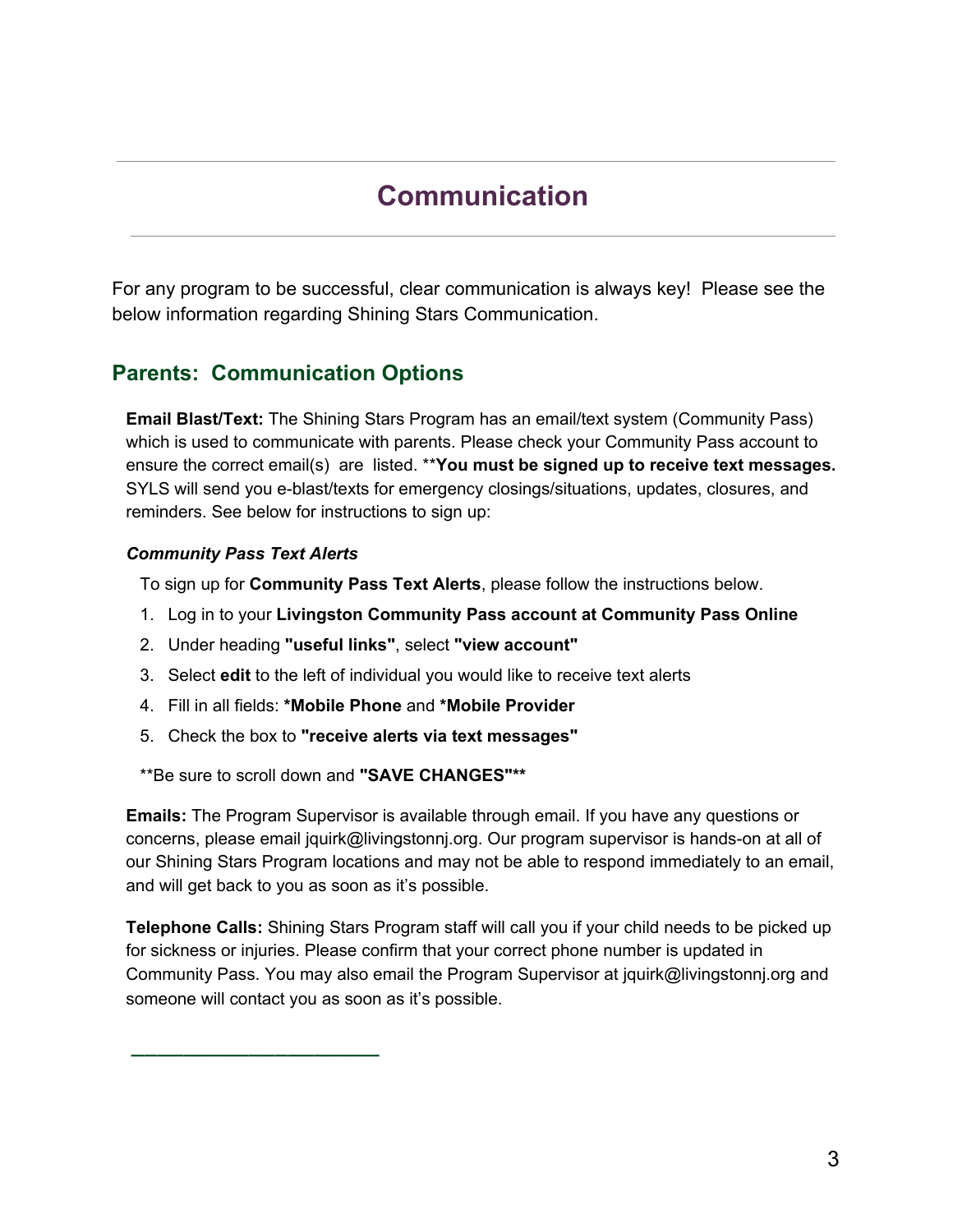## **Participants: COVID-19 Communication**

At the beginning of the Shining Stars Program, we will hold discussions and demonstrations on behaviors and precautions participants should abide by to prevent the spread of COVID-19, including:

- How and when to effectively wash and sanitize hands
- How to practice physical distancing in various settings
- Which symptoms to look out for, when to report them, and to whom
	- Fevers or chills
	- Cough
	- Shortness of breath
	- Fatigue
	- Muscle or body aches
	- Headache
	- New loss of taste or smell
	- Sore throat
	- Congestion or runny nose
	- Nausea or vomiting
	- Diarrhea

⎯⎯⎯⎯⎯⎯⎯⎯⎯⎯⎯⎯⎯⎯⎯⎯⎯⎯⎯

- When to stay home
- Coughing etiquette
- Other Program-specific policies or guidelines

## **Staff/Volunteer Training Regarding COVID-19 Communication**

- Encourage Participants to talk about how they are feeling. Tell Participants they can ask you any questions and make yourself available to talk and listen.
- Be calm and reassuring; be careful not only about what you say but how you say it.
- Be a source of comfort.
- Let Participants know that concern is a normal and acceptable reaction.
- Provide only honest and accurate information. Correct any false information they may have heard.
- Make sure Participants know how the virus can spread and how to prevent it from spreading.
- Talk about what the Program is doing to lessen risk.
- Speak in age-appropriate language.
	- Early elementary-school aged children
		- Provide brief, simple information that balances COVID-19 facts with appropriate reassurances that adults are there to help keep them healthy and to take care of them if they do get sick. Give simple examples of the steps they make every day to stop germs and stay healthy, such as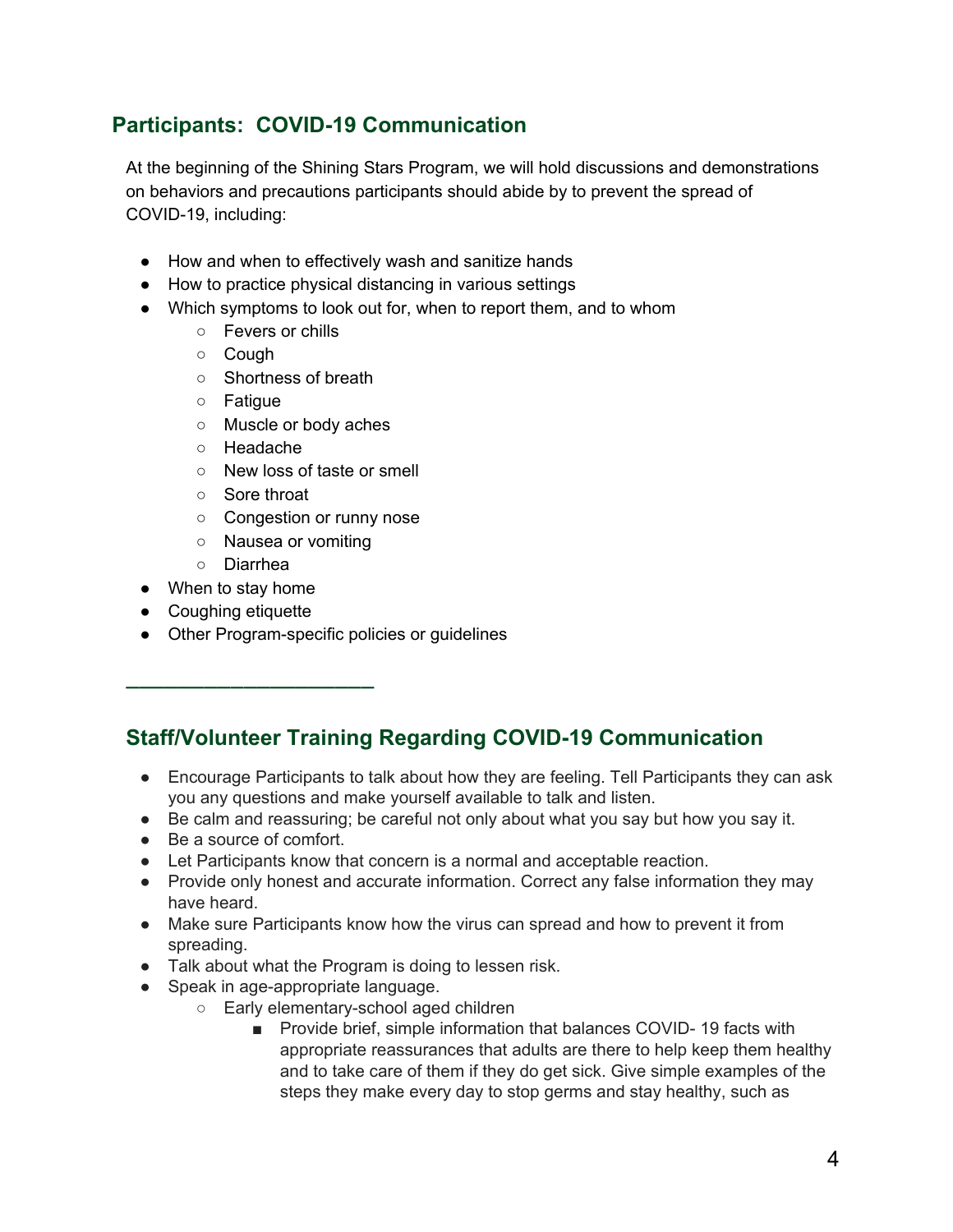washing hands. Use language such as "Adults are working hard to keep you safe."

- Middle School ages children- thru post High-school aged children:
	- This age group often is more vocal in asking questions about whether they indeed are safe and what will happen if COVID-19 spreads in their area. They may need assistance separating reality from rumor and fantasy. Discuss the efforts national, state, and community leaders are making to prevent germs from spreading and keep people healthy.

### **Signage**

⎯⎯⎯⎯⎯⎯⎯⎯⎯⎯⎯⎯⎯⎯⎯⎯⎯⎯⎯

Posters and signage from the Centers for Disease Control and Prevention (CDC), and/or other accredited health agencies will be posted in appropriate places where intended audiences can be reached. Examples include: COVID-19 information; Handwashing; Cough etiquette; Symptoms associated with COVID-19; Stop the spread of germs.

# **Screening & Program Admittance**

### **Pre-screening**

⎯⎯⎯⎯⎯⎯⎯⎯⎯⎯⎯⎯⎯⎯⎯⎯⎯⎯⎯

SYLS will be requiring a self-administered pre-screening for both Participants, Staff and Volunteers prior to the start of the Shining Stars Program. Participants, Staff and Volunteers will be asked to submit a health screen document prior to attending which will include the following:

- Self-screening for the presence of symptoms (fever of 100.4°F or greater, cough, shortness of breath, diarrhea, fatigue, headache, muscle aches, nausea, loss of taste or smell, sore throat, vomiting, etc.) within the past two weeks.
- Determining if the individual has traveled nationally or internationally within the past two weeks.
- Determining if the individual has been in close contact with a person who has been diagnosed with, tested for, or quarantined as a result of COVID-19.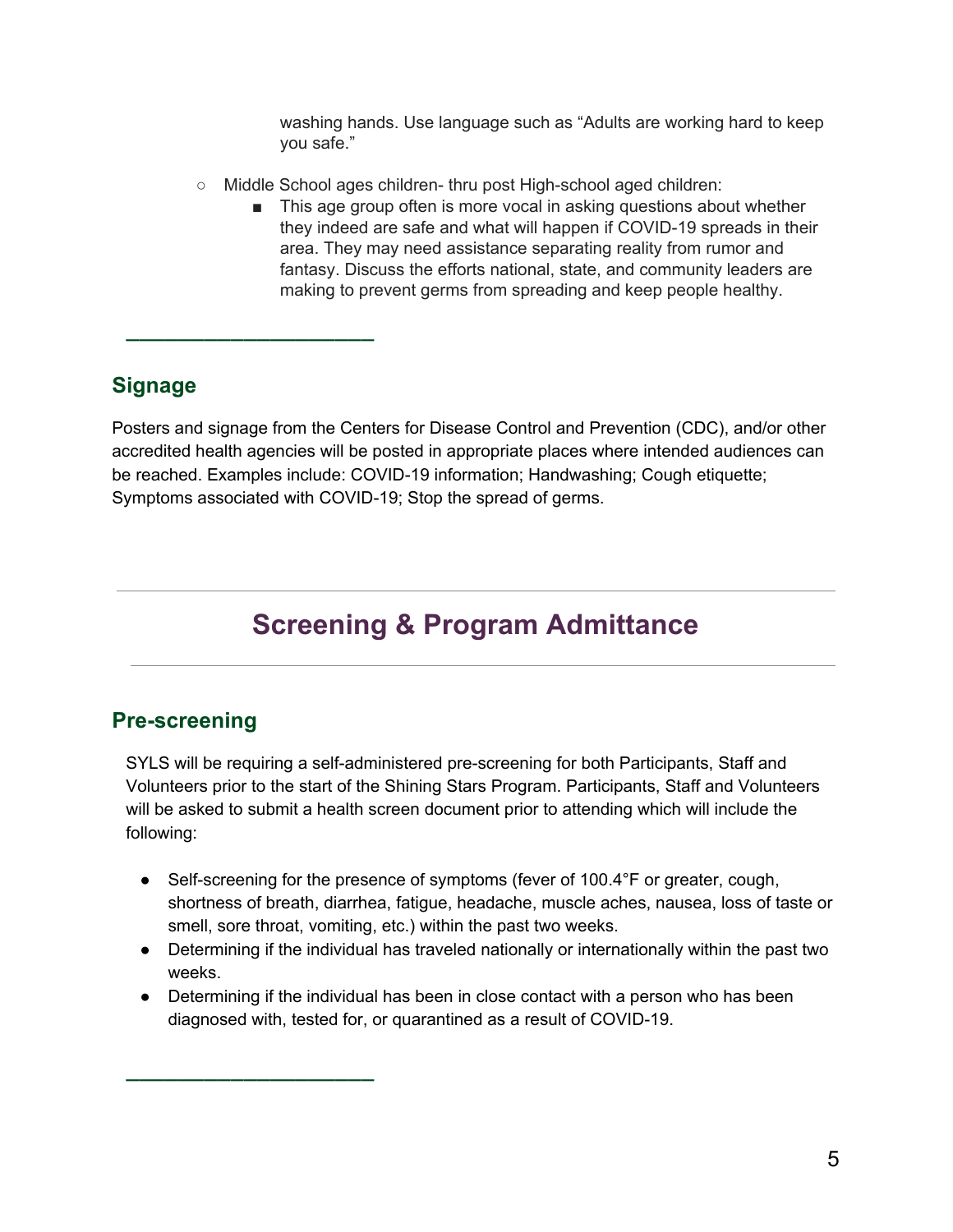## **Ongoing Daily Screening EVERY Session**

Daily Health Screens will be required for all Staff, Volunteers and Participants.

Prior to your Participant exiting your car and entering the building, our staff will follow these guidelines:

- 1. All participants must hand in a COVID checklist at EVERY session. Entry will not be allowed without this.
- 2. Next, staff will check the temperature of the Participant, using a No-Touch thermometer. Thermometers will be cleaned with an alcohol wipe between use.
- 3. If a Participant or staff are suspected to have COVID-19 based on this assessment, they will be sent home immediately and all Program areas will be disinfected immediately.

## **Drop-Off Procedures:**

⎯⎯⎯⎯⎯⎯⎯⎯⎯⎯⎯⎯⎯⎯⎯⎯⎯⎯⎯

#### **Parents will not be allowed to enter the building for any reason. \*Restroom-OK\***

Our spring program will be OUTSIDE. A staff member will open the car door and retrieve the pre-screening Covid check list and take your child's temperature. Once cleared, we will assist your child out of the car and have them use hand sanitizer to disinfect their hands. Then we will walk them or show them to the field entrance.

## **Pick-Up Procedures:**

⎯⎯⎯⎯⎯⎯⎯⎯⎯⎯⎯⎯⎯⎯⎯⎯⎯⎯⎯

⎯⎯⎯⎯⎯⎯⎯⎯⎯⎯⎯⎯⎯⎯⎯⎯⎯⎯⎯

#### **Parents will not be allowed to enter the building for any reason. \*Restroom-OK\***

When the program is over, a staff member will again make sure each participant uses hand sanitizer and will allow them to exit the designated field area. Parents should be waiting at the field or their cars in order for staff to release the participant to their parents.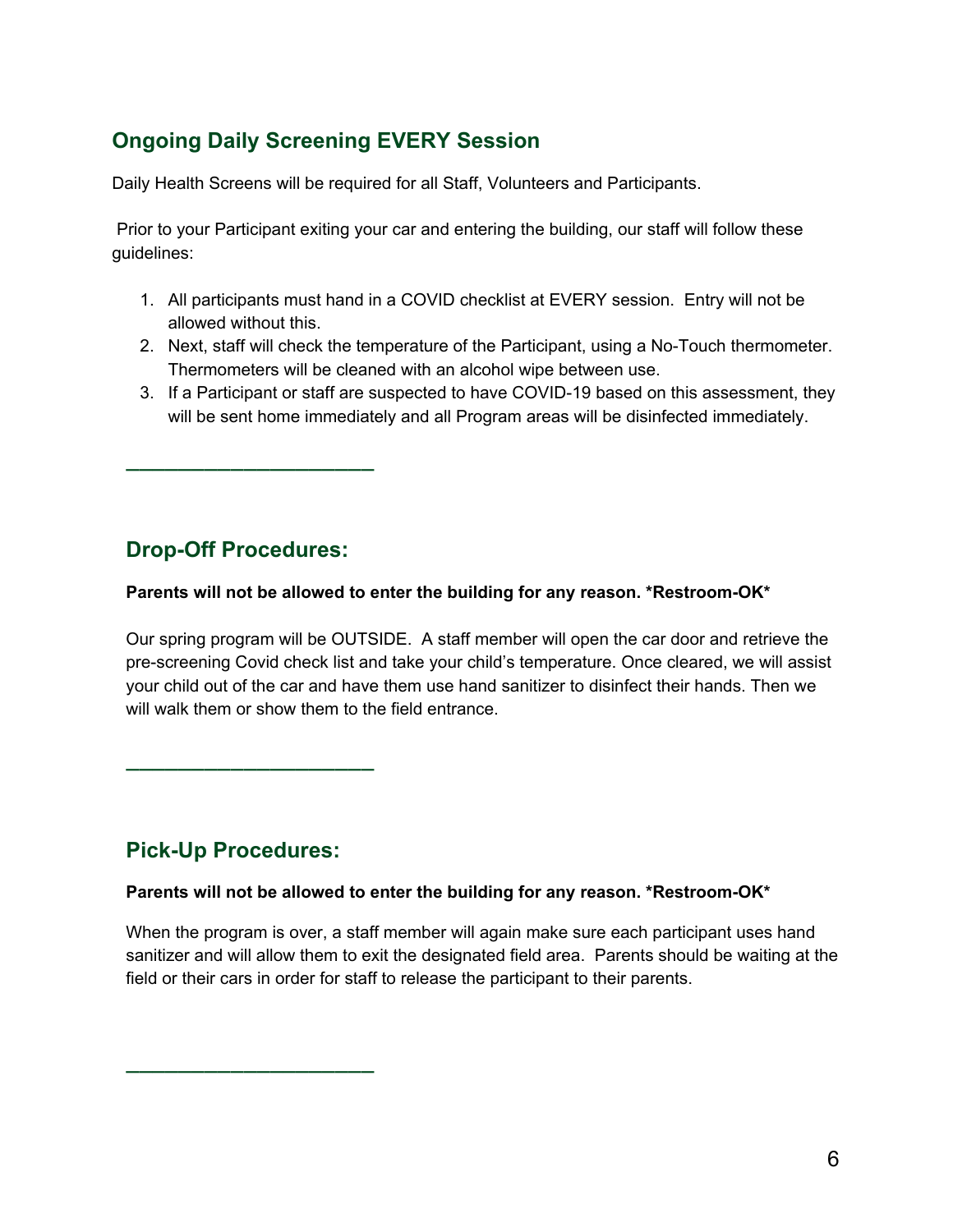## **Visitor Guidelines:**

**Visitors will not be allowed.** Our Shining Stars Program will be limited to Staff, Volunteers and Participants only. \*Outside, parents may watch socially distant.

- **If you must pick up your child early and you know ahead of time**: Please send your child with a note stating their pick-up time for them to give to the staff. The staff will make sure your child is ready at that time.
- **If it is a last-minute change and you must pick up your child early**: Please call the SYLS office (973) 535-7925 x8 to give them notice you are on your way to pick up your child if this is during the **weekday classes only\***
- If it is a Sports class held at Monmouth Court Community Center, please line up at the car line at the desired time, and a staff member will check often and then will bring your child to the car.

# **Participant Groups**

### **Group Sizes & Staff/Volunteers**

The Junior League will have up to 10 participants and 4 volunteers plus the Coach and the Program supervisor. A total of 18 people on the field or \*in the gym with inclement weather\*

The teen/young adult league will be together again and will have up to 20 participants on the field plus the Coach and the Program Supervisor as well as some Shadows. Skill stations will be set up to spread out participants and maintain social distancing as much as possible.

### **Shining Stars Location and Hours**

⎯⎯⎯⎯⎯⎯⎯⎯⎯⎯⎯⎯⎯⎯⎯⎯⎯⎯⎯

⎯⎯⎯⎯⎯⎯⎯⎯⎯⎯⎯⎯⎯⎯⎯⎯⎯⎯

 **Sports classes:** Class is held at Monmouth Court Community Center, 26 Monmouth Ct Livingston, NJ Classes are held on Saturday mornings.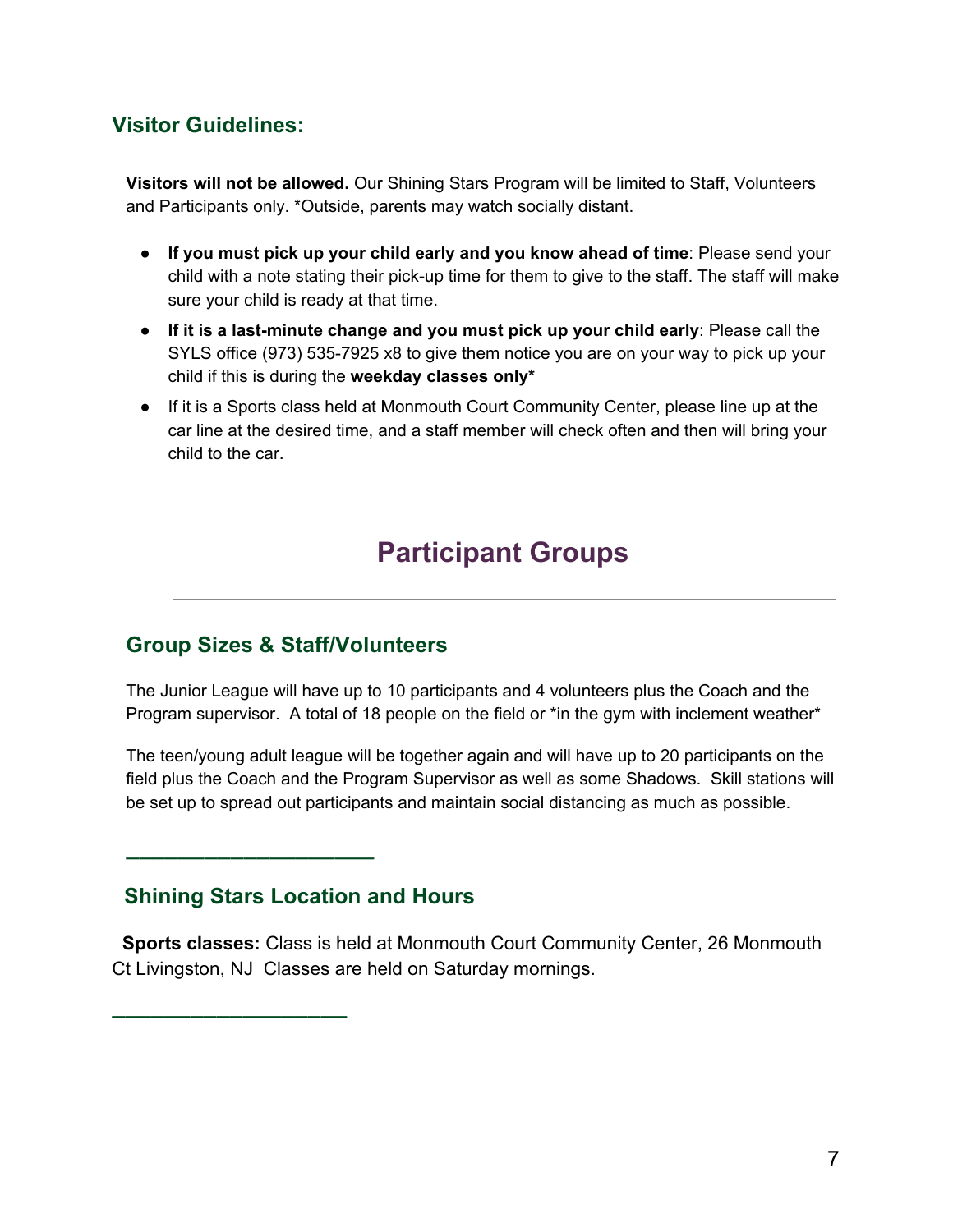## **PPE/Masks for Staff, Volunteers & Participants:**

Participants, Staff and Volunteers will NOT be required to wear a mask outside. Parents should send a mask with their child if they need to use the restroom.

## **Hand Washing & Hygiene**

### **Hand Hygiene**

### **When to Wash or Disinfect Hands – Participants, Staff and Volunteer**

- Prior to attending each session-Wash hands at home.
- Prior to entering the field-Sanitize
- During Water Breaks-Wash and or sanitize
- After using the restroom-Wash
- After coughing, sneezing, or blowing your nose-Wash
- Prior to leaving the field-Sanitize
- As soon as you get home-Wash

#### **How to Wash Hands**

- Wet your hands with clean, running water. Turn off the tap and apply soap.
- Lather your hands by running them together with the soap. Make sure to lather the back of your hands, between your fingers, and under your nails.
- Scrub your hands for at least 20 seconds (about the time it takes to sing the "Happy Birthday" song twice.).
- Rinse your hands well under clean, running water.
- Dry your hands using a clean towel or an air dryer. You may use paper towels to turn off the faucet and/or open doors of the bathrooms.

#### **How to Use Alcohol-Based Hand Sanitizer**

- Hand sanitizers should contain greater than 60% ethanol or greater than 70% isopropanol.
- Apply the product to the palm of one hand.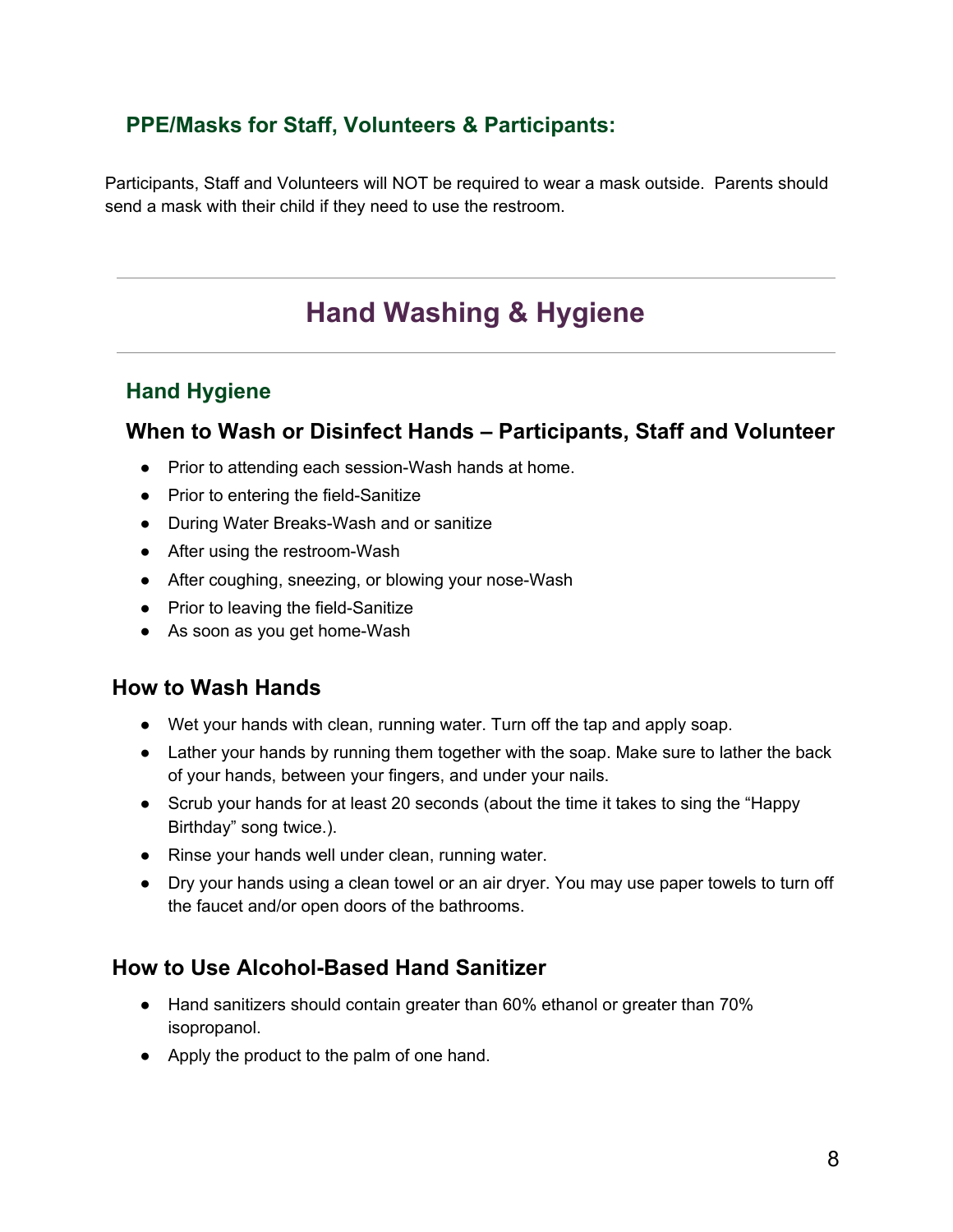- Rub your hands together. Make sure the product contacts the back of your hands, palms, between your fingers, and fingertips.
- Continue to rub your hands together until your hands are dry (about 20 seconds).

# **Cleaning & Disinfecting**

### **Following CDC Guidelines**

The CDC goes into great detail about which products to use and how frequently to clean high-touch (and low-touch) areas. They also include step-by-step instructions on how to clean and disinfect various surfaces.

#### **At SYLS we will:**

- Use EPA cleaning products approved for COVID-19.
	- Use cleaning solution disinfectant approved by CDC and EPA to kill Coronavirus:
		- Spray Nine Heavy Duty EPA #6659-3
		- Diamond Disinfectant 1000 (Maquat 10) EPA#10324-63
- Clean and disinfect frequently touched surfaces and common spaces multiple times daily.
- Clean and disinfect shared items between uses
- Clean and disinfect activity areas between groups.
- Provide hand-washing stations, hand sanitizer, sani-wipes, and cleaning and disinfecting wipes.
- Post signs and give reminders about washing hands.

## **Response Management**

## **If a Participant, Staff Member or Volunteer has Symptoms**

If a Participant, Staff member or Volunteer has symptoms of COVID-19: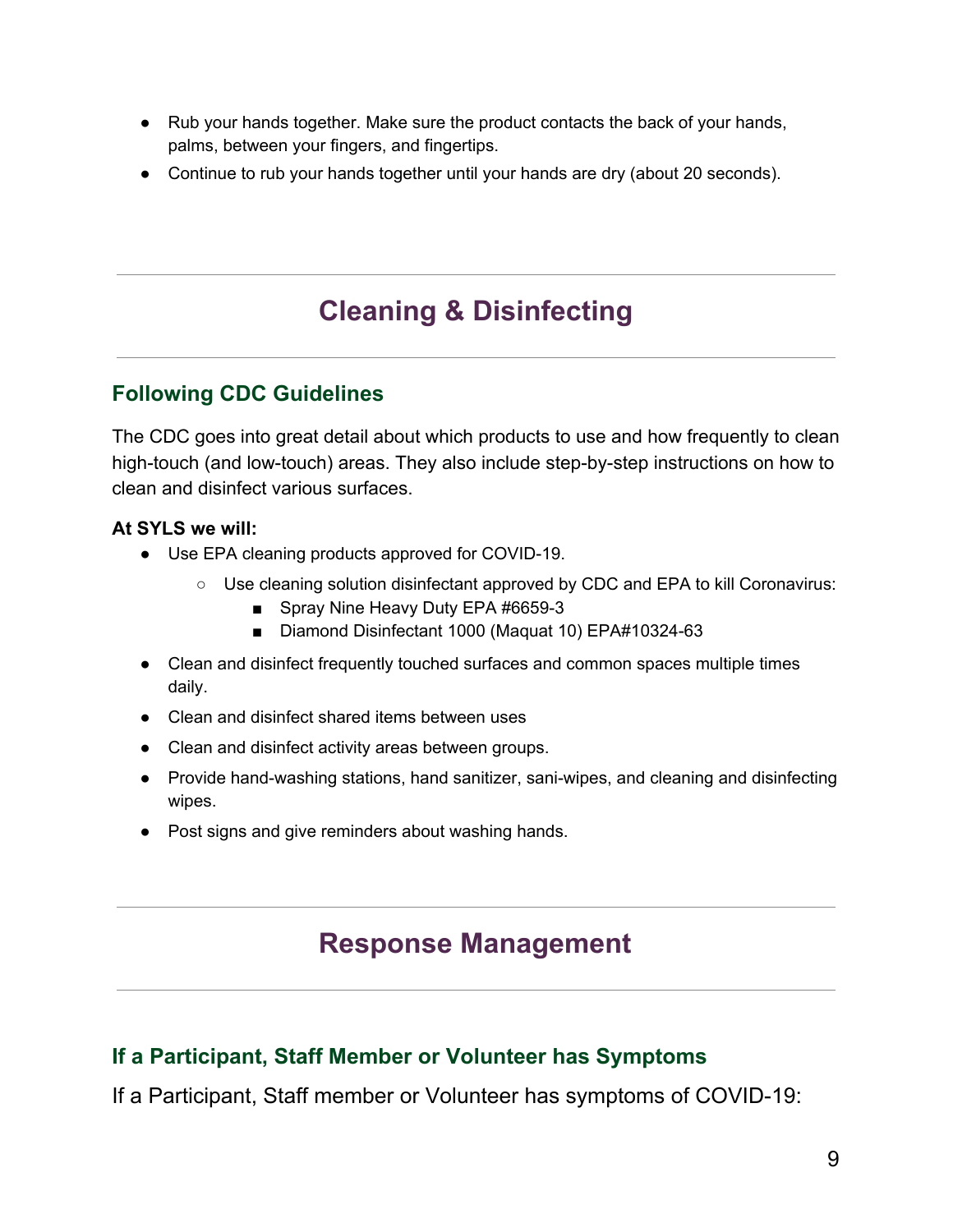- We will notify parents who have a child in that specific group.
- The ill Participant, Staff person or Volunteer will be immediately separated from their group and will remain separate until they can leave the Program.
- All areas that the ill Participant, Staff member or Volunteer has been in contact with will be disinfected immediately.
- Staff, Participants or Volunteers must be symptom free for 72 hours prior to returning.

### **If a Participant or Staff Member Tests Positive**

If a Participant or staff member has tested positive for COVID-19, we will notify all Shining Stars Program parents at that location. Shining Stars Program will be suspended for a minimum of 72 hours to ensure all areas can be completely disinfected. Children and staff in the specific group will be required to visit their doctor and follow all doctor recommendations **prior to returning to the program.**

### **Cleaning Protocols**

⎯⎯⎯⎯⎯⎯⎯⎯⎯⎯⎯⎯⎯⎯⎯⎯⎯⎯⎯

⎯⎯⎯⎯⎯⎯⎯⎯⎯⎯⎯⎯⎯⎯⎯⎯⎯⎯⎯

For a suspected or confirmed case of COVID-19, the following enhanced CDC cleaning protocols will be followed:

- First, clean visibly dirty surfaces, then perform disinfection.
	- **NOTE:** Products that are specific to coronavirus, have an "emerging viral pathogen" claim, and require less than 1 minute of contact time are preferred.
	- Make sure products have not passed their expiration date.
- Use disposable wipes/paper towels to clean surfaces if possible, rather than reusable cloth wipes, as the latter can re-contaminate surfaces.
	- All cleaning and disinfecting materials (e.g., paper towels, cloth wipers, sponges, mop heads, etc.) should be disposed of in sealed bags or containers after use.
- In each area, pay particular attention to high-touch areas, including handrails, door handles, cabinet and drawer handles, shared sports equipment, or craft tools.
- Clean and disinfect areas identified as locations visited by the individual who is sick or that the individual used or occupied, including the entire bathroom and any common or activities areas.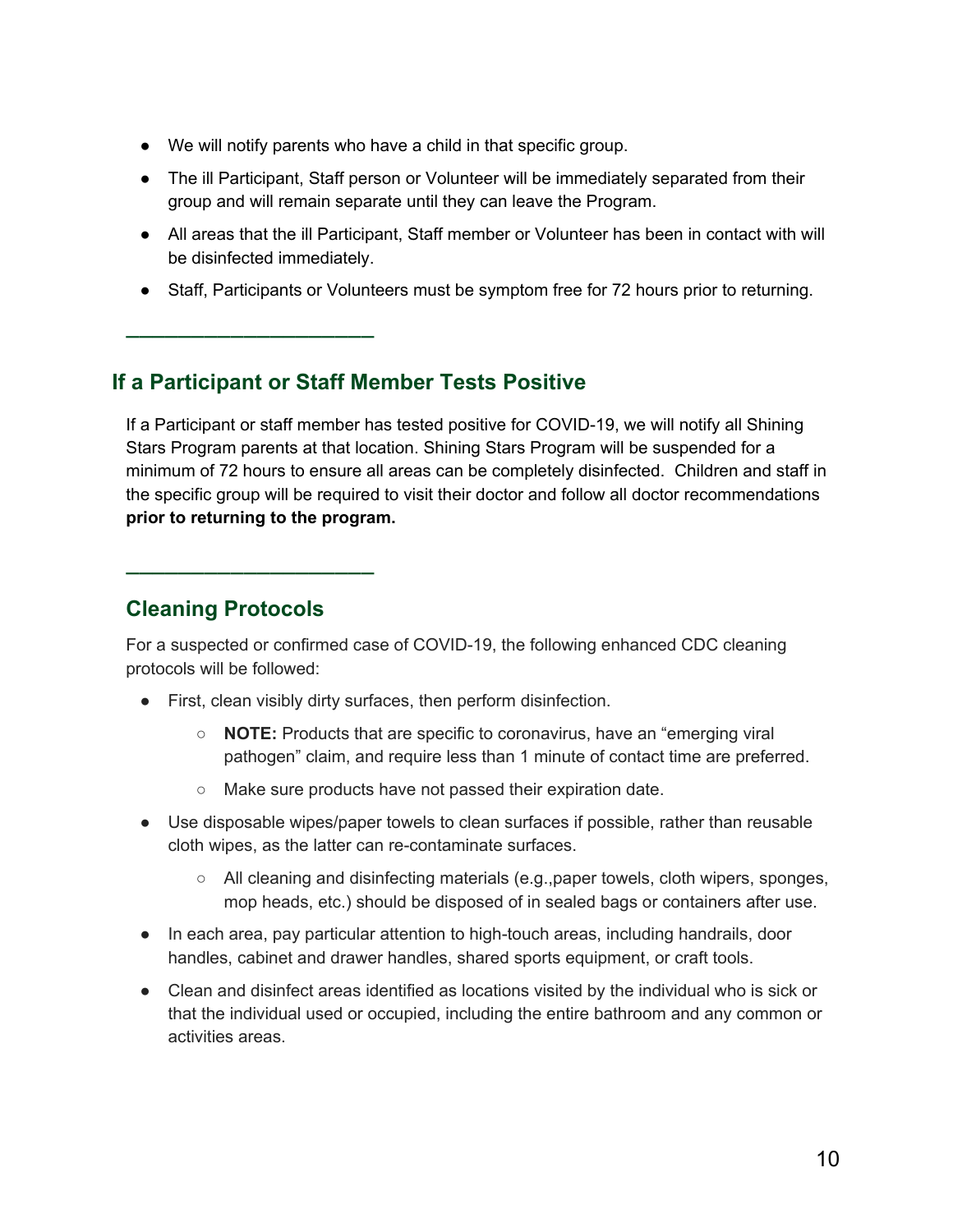- These include high-touch objects in common areas, including handrails, exterior door entry handles, cabinet handles, and restroom door handles, as well as crafting tools or sports equipment.
- Use dedicated cleaning and disinfecting materials to disinfect a potential source area.
	- $\circ$  These materials should not be used to clean other areas until they are thoroughly cleaned and disinfected.
- Clean a potential source area by progressing from the entrance to the most distant point to avoid re-contaminating surfaces that have already been disinfected (i.e., clean your way out).
- Clean soft and porous surfaces such as carpeted floor, rugs, and drapes also, using the procedure noted above for porous surfaces.
	- **NOTE:** If some porous surfaces are not suitable for cleaning with disinfectants, clean them as much as possible and attach a sign to them saying they are not to be used or touched for three days.

# **Those with Higher Risk Factors**

Those at higher risk for COVID-19 include people of all ages with underlying medical conditions, particularly if not well controlled.These include individuals with:

- Chronic lung disease or moderate to severe asthma.
- Serious heart conditions.
- Impaired immune systems.
	- Many conditions can cause a person to be immunocompromised, including cancer treatment, smoking, bone marrow or organ transplantation, immune deficiencies, poorly controlled HIV or AIDS, and prolonged use of corticosteroids and other immune weakening medications.
- Severe obesity (body mass index [BMI] of 40 or higher).
- Diabetes.
- Chronic kidney disease undergoing dialysis.
- Liver disease.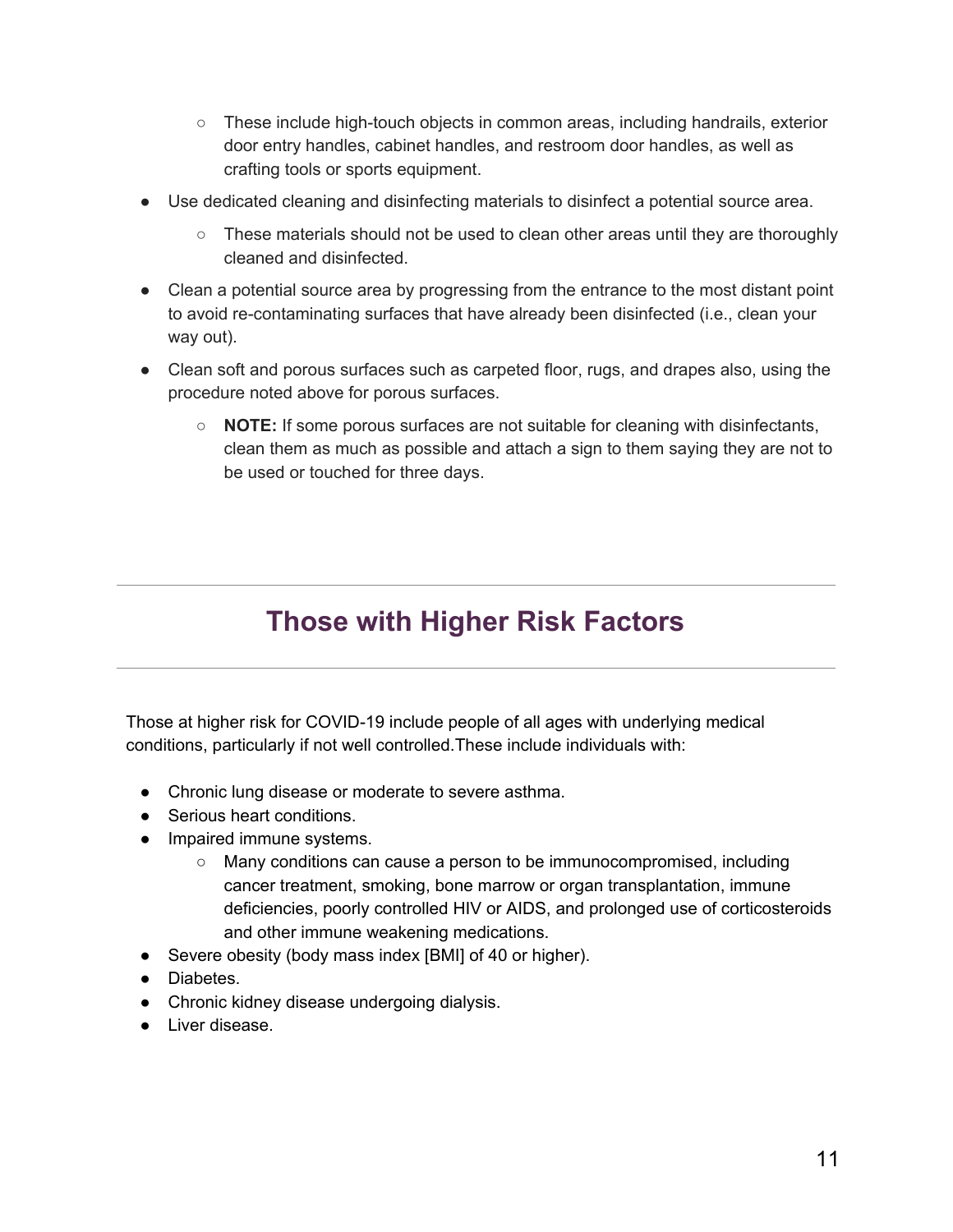## **What to Bring to the Shining Stars Sports Program**

### **What to Bring/Wear to every class**

- **Wear** comfortable clothing, sneakers and **sunscreen.**
- **Bring** a **water bottle**-Please label the water bottle with the participant's name, **hat**.
- **● Mask-** Any cloth face covering to use the restroom.

## **Behavioral and Disciplinary Procedures**

Our main goal and focus is always to provide our Participants with a safe and fun environment to learn and play. We thank you in advance for your cooperation and understanding.

### **Disciplinary Investigation**

⎯⎯⎯⎯⎯⎯⎯⎯⎯⎯⎯⎯⎯⎯⎯⎯⎯⎯⎯

Disciplinary matters involving any of the bullet-points listed below will be thoroughly investigated by Shining Stars Program Administration. Consequences will be issued on a case-by-case basis and may result in penalties ranging from supensions to permanent removal from the program. (Please be reminded that in the event of a child's suspension or expulsion, there will be NO refunds issued)

These decisions will be rendered at the discretion of the SYLS Administration with NO APPEALS process.

- Any acts of physical aggression, intimidation, bullying of any kind
- Communications of any kind that contain or reference racial slurs, homophic slurs, gender expression/identity slurs, explicitly sexual material or explicitly violent material
- Any behaviors that Administration deems a threat to the overall safety and welfare of the program and its participants.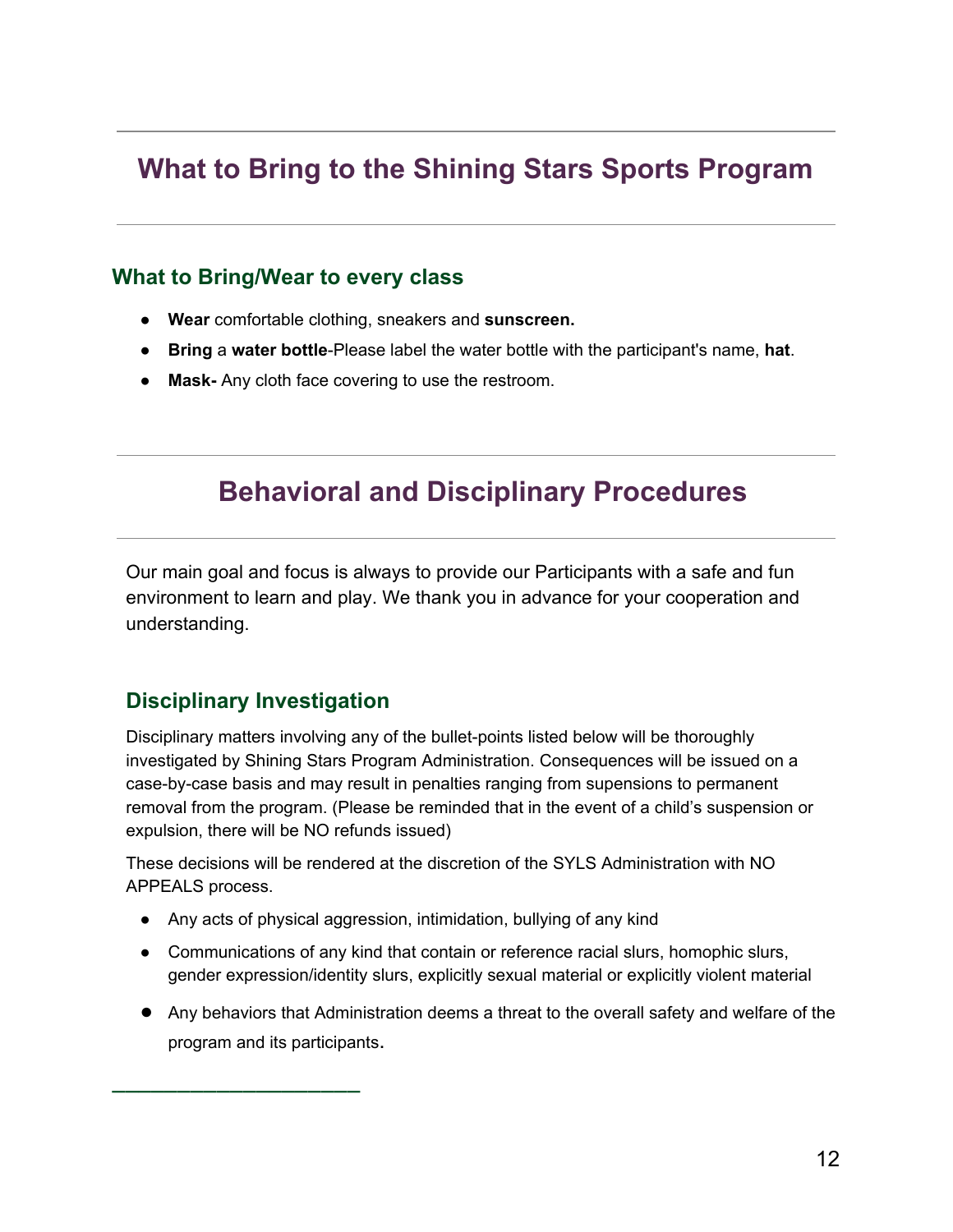## **Protocols**

In order for our programs to operate in a safe manner, it is important that all participants adhere to a set of guidelines that will ensure a welcoming environment for all. A caring and positive approach will be taken regarding discipline. Program staff will reinforce appropriate behavior through positive reinforcement, various behavioral strategies, firm statements and redirection when possible. We ask that parents/guardians please review and reinforce these procedures with their children.

In cases of unruly behaviors such as, but not limited to, inappropriate language, defiance, not following directions, etc., the protocol for addressing the issue will proceed as follows:

#### **First Offense: Warning**

Discussion with parent/guardian regarding the incident . Strategies will be discussed and then implemented. This is a warning.

#### **Second Offense: Suspension**

Discussion with parent/guardian regarding the incident. After implementing strategies without success, the child will serve a ONE CLASS suspension.

This decision will be rendered at the discretion of administration with NO APPEALS process. (Please be reminded that in the event of a child suspension or expulsion, there will be NO refunds issued)

#### **Third Offense: Dismissal**

⎯⎯⎯⎯⎯⎯⎯⎯⎯⎯⎯⎯⎯⎯⎯⎯⎯⎯⎯

In the event of a third offense, and after implementing strategies without success, and the child has served a ONE CLASS suspension, the child will be dismissed from the Program with NO refund.